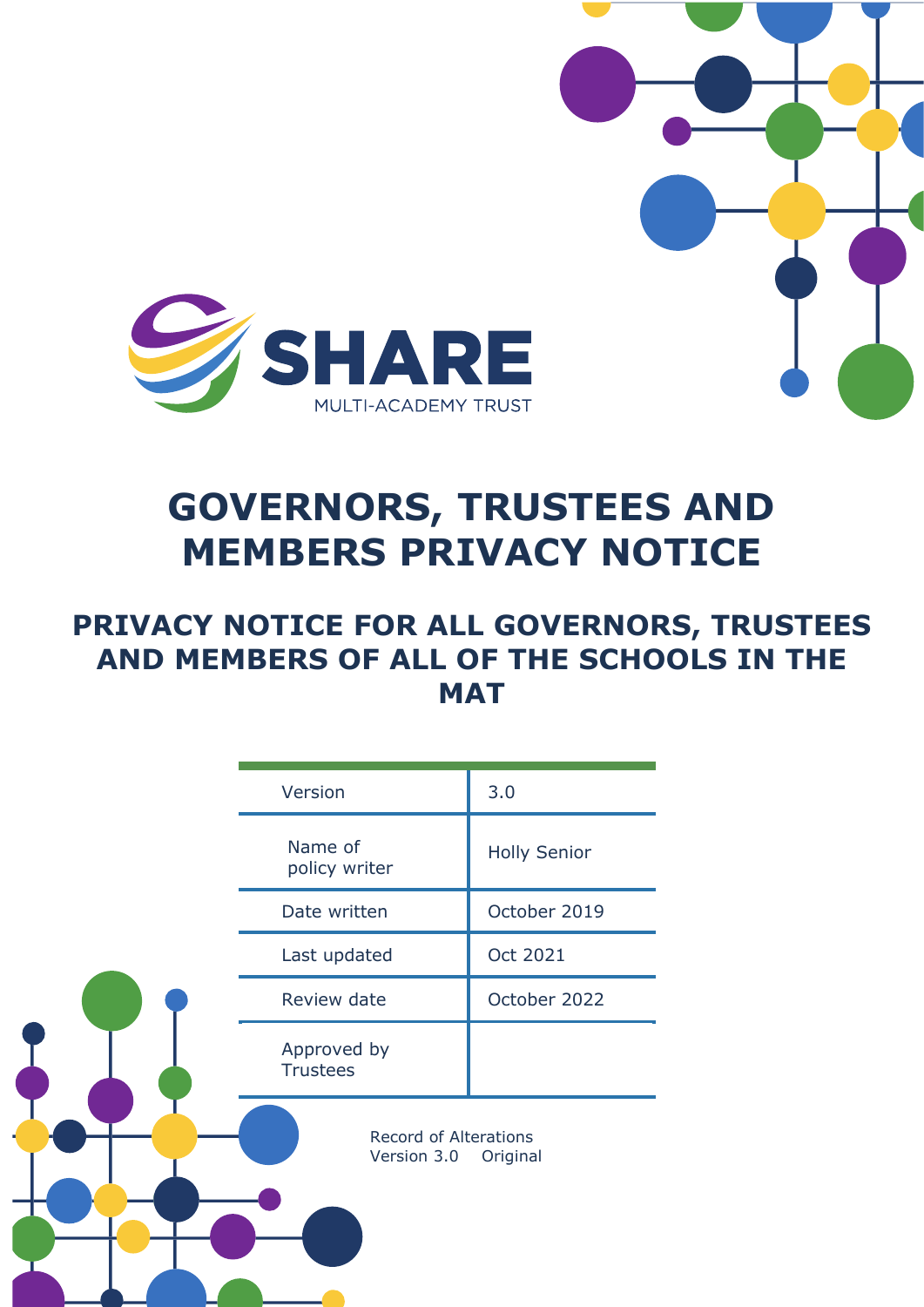

# **CONTENTS**

- 1. Overview
- 2. Legislation and guidance
- 3. Definitions and key terminology
- 4. Personal data held by the MAT
- 5. Why this data is used
- 6. Lawful basis of processing
- 7. Collecting your information
- 8. How this data is stored
- 9. How your data is shared
- 10. How long your data is retained
- 11. How your data is erased
- 12. International transfers of data
- 13. Your rights as a Data Subject
- 14. How to contact us
- 15. Complaints and issues
- 16. Confirmation check

Appendix A- Coronavirus (COVID-19) Additional data shared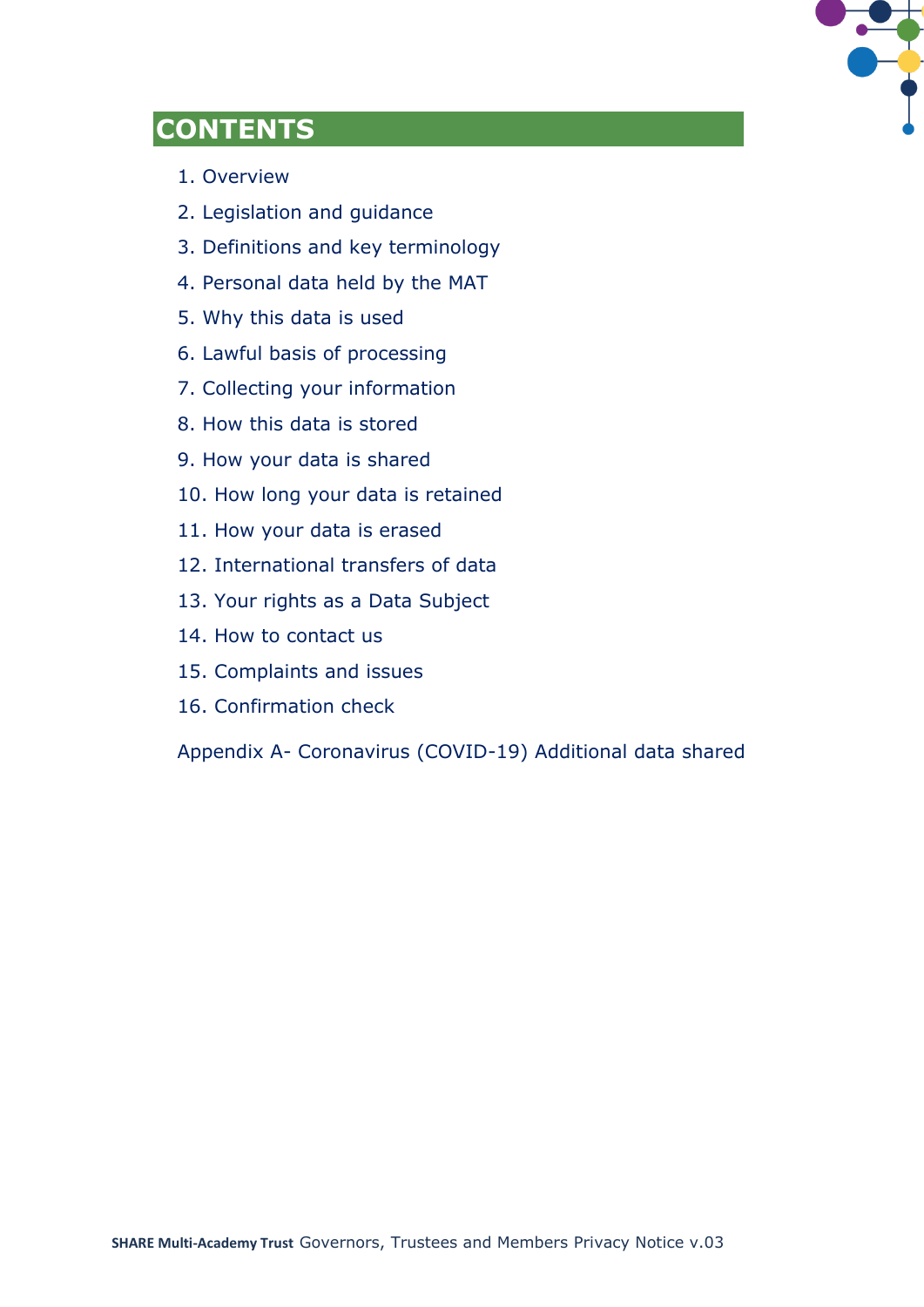

# **1. Overview**

Under the existing *Data Protection Law (1998)* and *The General Data Protection Regulation 'GDPR' (2018)* it is a requirement for all individuals to be correctly informed about what an organisation does with your personal data. SHARE MAT provides all associates with the ability to view how it uses your personal data via a 'Privacy Notice' (also referred to as a 'Fair Processing Notice').

Within this privacy notice the MAT aims to outline how it; collects, stores, manages, edits, erases and controls an individual's personal data. This relates to anyone that volunteers within the MAT as a Governor, Trustee or Member.

At SHARE MAT we employ a Data Protection Office to oversee Data Protection and GDPR. If you wish to contact our DPO please visit the 'contact us' section within this policy.

This policy applies to all forms of personal data, including but not exclusive to, paper and electronic formats.

# **2. Legislation and guidance**

It is a requirement for all Schools and Public Authorities to adhere to the GDPR and Data Protection legislation, set out in the *Data Protection Law 1998* and the *GDPR 2018.*

This policy is based on the guidelines set out by the *Information Commissioners Office (ICO)* and *The General Data Protection Regulation (2018)* and *Data Protection (1998)* legislations. This policy also follows the guidance of the *Protection of Freedoms Act (2012)* to ensure the protection of biometric data. In addition, this policy also complies with the Trust's funding agreements and articles of association.

#### **3. Definitions and key terminology**

All of the definitions listed below are frequently used within this policy and directly associate to the *Data Protection Act (1998)* and the *GDPR (2018)*. If you require further information on any of the terminology used within this policy, please contact the DPO. All details can be found within the 'contact us' section of the policy.

| Term                 | <b>Definition</b>                                                                                                                                                                                             |
|----------------------|---------------------------------------------------------------------------------------------------------------------------------------------------------------------------------------------------------------|
| <b>Personal data</b> | Any information relating to an identified, or<br>identifiable, individual. Personal data is only<br>associated with a living data subject.<br>This may include the individual's:<br>Name (including initials) |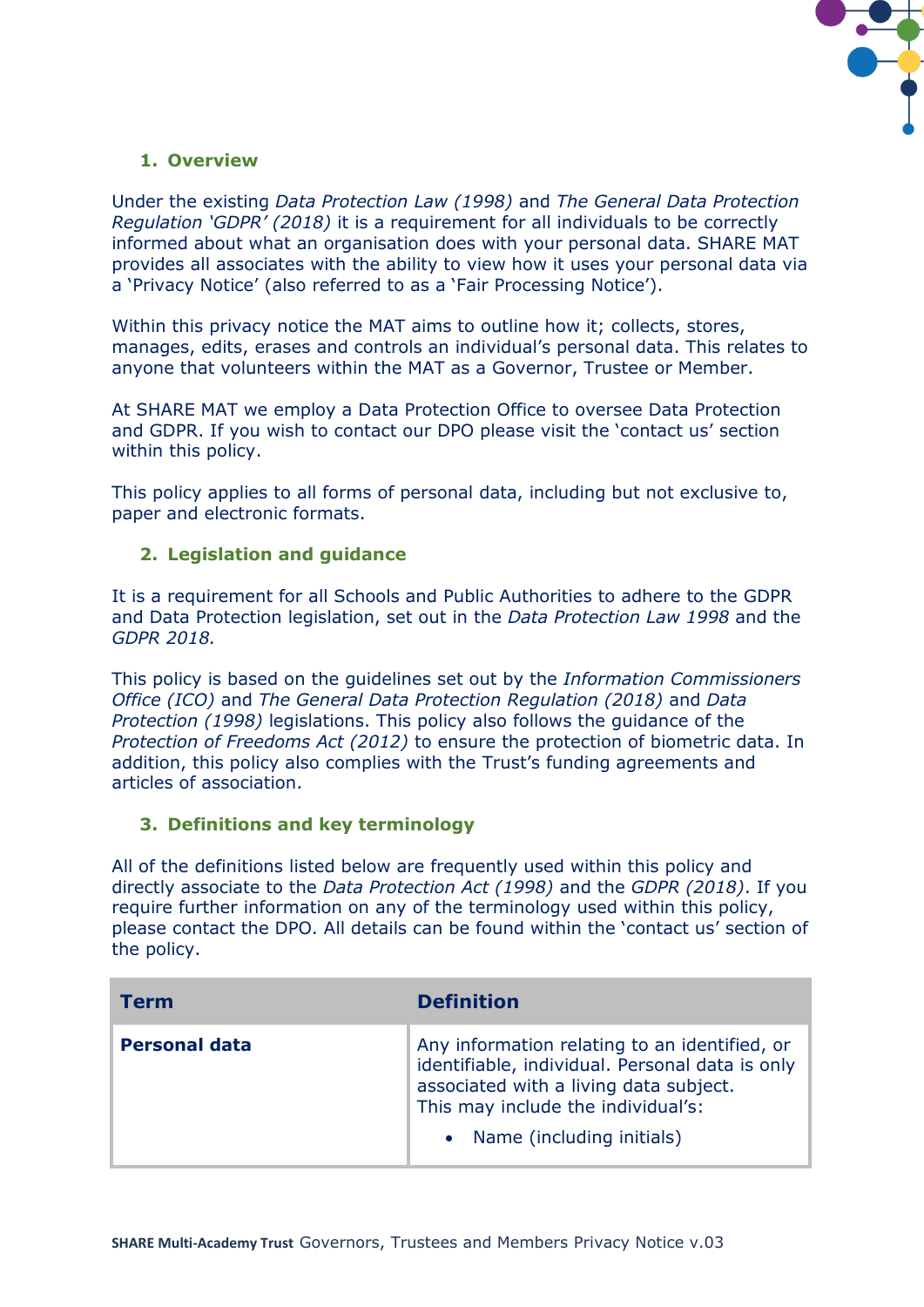

|                                               | <b>Identification number</b>                                                                                                                    |  |
|-----------------------------------------------|-------------------------------------------------------------------------------------------------------------------------------------------------|--|
|                                               | Location data                                                                                                                                   |  |
|                                               | <b>Financial data</b>                                                                                                                           |  |
|                                               | Online identifier, such as a username<br>$\bullet$                                                                                              |  |
|                                               | It may also include factors specific to the<br>individual's physical, physiological, genetic,<br>mental, economic, cultural or social identity. |  |
| <b>Special categories of</b><br>personal data | Personal data which is more sensitive and<br>so needs further protection, including<br>information about an individual's:                       |  |
|                                               | Racial or ethnic origin<br>$\bullet$                                                                                                            |  |
|                                               | Political opinions<br>$\bullet$                                                                                                                 |  |
|                                               | Religious or philosophical beliefs<br>$\bullet$                                                                                                 |  |
|                                               | Trade union membership<br>$\bullet$                                                                                                             |  |
|                                               | Genetics<br>$\bullet$                                                                                                                           |  |
|                                               | Biometrics (such as fingerprints,<br>$\bullet$<br>retina and iris patterns), where used<br>for identification purposes                          |  |
|                                               | Health - physical or mental<br>$\bullet$                                                                                                        |  |
|                                               | Sex life or sexual orientation<br>$\bullet$                                                                                                     |  |
| <b>Processing</b>                             | Anything done to personal data, such as;<br>Collecting                                                                                          |  |
|                                               | Recording                                                                                                                                       |  |
|                                               | Organising                                                                                                                                      |  |
|                                               | Structuring                                                                                                                                     |  |
|                                               | Sharing<br>$\bullet$                                                                                                                            |  |
|                                               | <b>Storing</b>                                                                                                                                  |  |
|                                               | Adapting                                                                                                                                        |  |
|                                               | Altering                                                                                                                                        |  |
|                                               | Retrieving                                                                                                                                      |  |
|                                               | Using                                                                                                                                           |  |
|                                               | Disseminating                                                                                                                                   |  |
|                                               | Erasing                                                                                                                                         |  |
|                                               | Destroying                                                                                                                                      |  |
|                                               | Processing can be automated or manual.                                                                                                          |  |
|                                               |                                                                                                                                                 |  |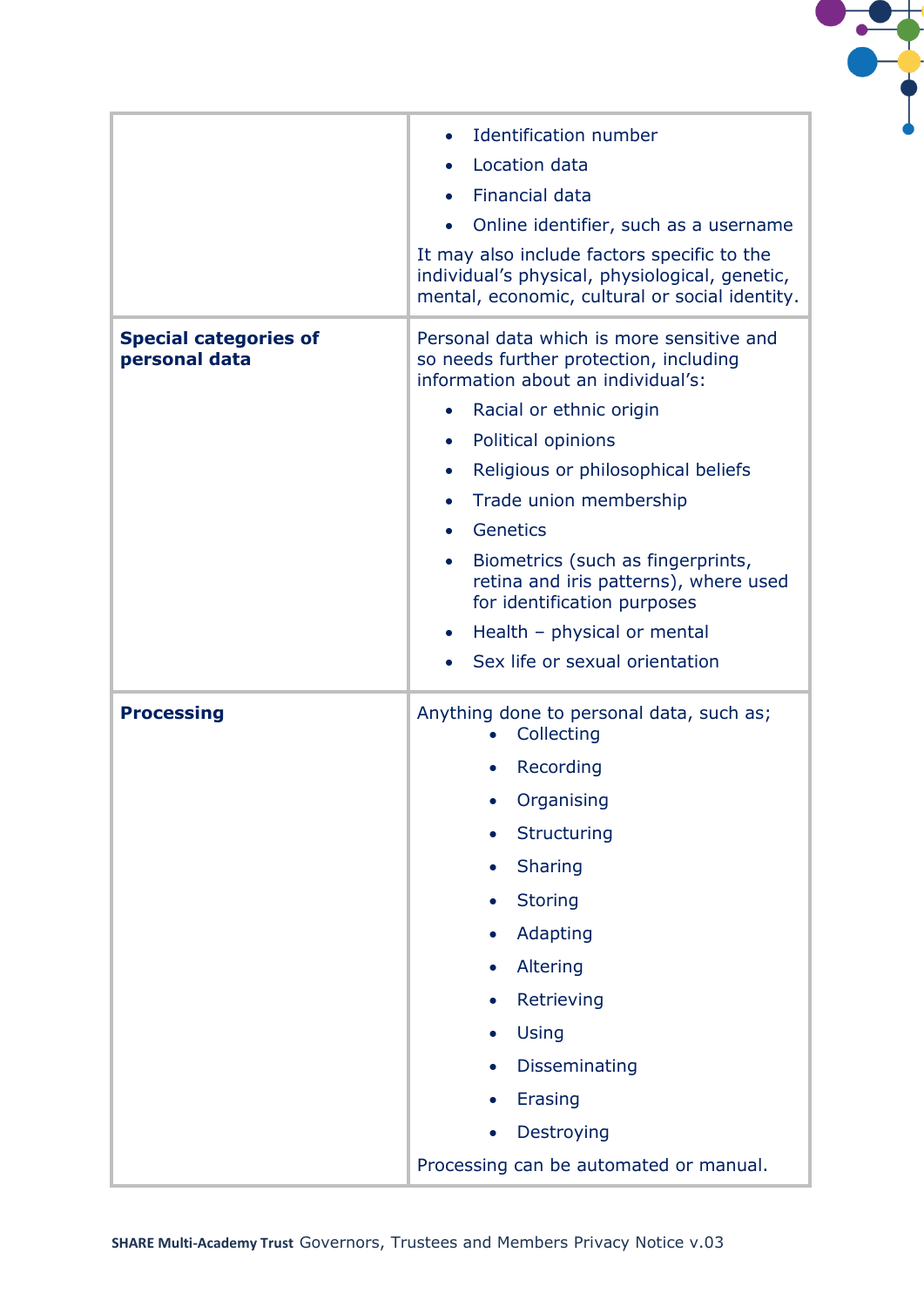| <b>Data subject</b>                                         | The identified or identifiable individual<br>whose personal data is held or processed. A<br>data subject is any natural, living person.                                                                                              |
|-------------------------------------------------------------|--------------------------------------------------------------------------------------------------------------------------------------------------------------------------------------------------------------------------------------|
| <b>Data Controller</b>                                      | A person and/ or organisation that<br>determines the purposes and the means of<br>processing personal data.                                                                                                                          |
| <b>Data Processor</b>                                       | A person, organisation or other body (other<br>than an employee of the data controller)<br>who processes personal data on behalf of<br>the data controller.                                                                          |
| <b>DPO</b>                                                  | A 'DPO' is an abbreviation of the term, Data<br>Protection Officer. A DPO should be<br>appointed when any large scale processing<br>of data occurs, and/ or, processing of data<br>may be deemed a risk.                             |
| <b>Personal Data Breach or</b><br><b>Data Breech</b>        | A breach of security leading to the<br>accidental or unlawful destruction, loss,<br>alteration, unauthorised disclosure of, or<br>access to personal data.                                                                           |
| <b>The ICO</b>                                              | The ICO (Information Commissioners Office)<br>and the legal authority whom mange GDPR<br>and Data Protection.                                                                                                                        |
| <b>A DPIA (Data Protection</b><br><b>Impact Assessment)</b> | A DPIA is a process that we carry out in<br>order to assess if we are carrying out<br>process in line with relevant legislation.                                                                                                     |
| <b>SAR/DSAR</b>                                             | A 'SAR' or sometimes referred to as a<br>'DSAR', is an abbreviation of the world<br>Subject Access Request. This is when a data<br>subject formally lodges a request to view/<br>access their personal data that is held on<br>them. |

 $\bullet$ 

#### **4. Personal data held by the MAT**

SHARE MAT collects personal data on those it engages with, in carrying out the business of the schools within the MAT. It only collects relevant and necessary personal data in order to complete business processes. SHARE MAT does this by carrying out a DPIA on all data that it collects to identify the lawful basis of processing.

Personal data that the MAT may choose to collect, use, store and share (when appropriate) about you, includes, but is not restricted to: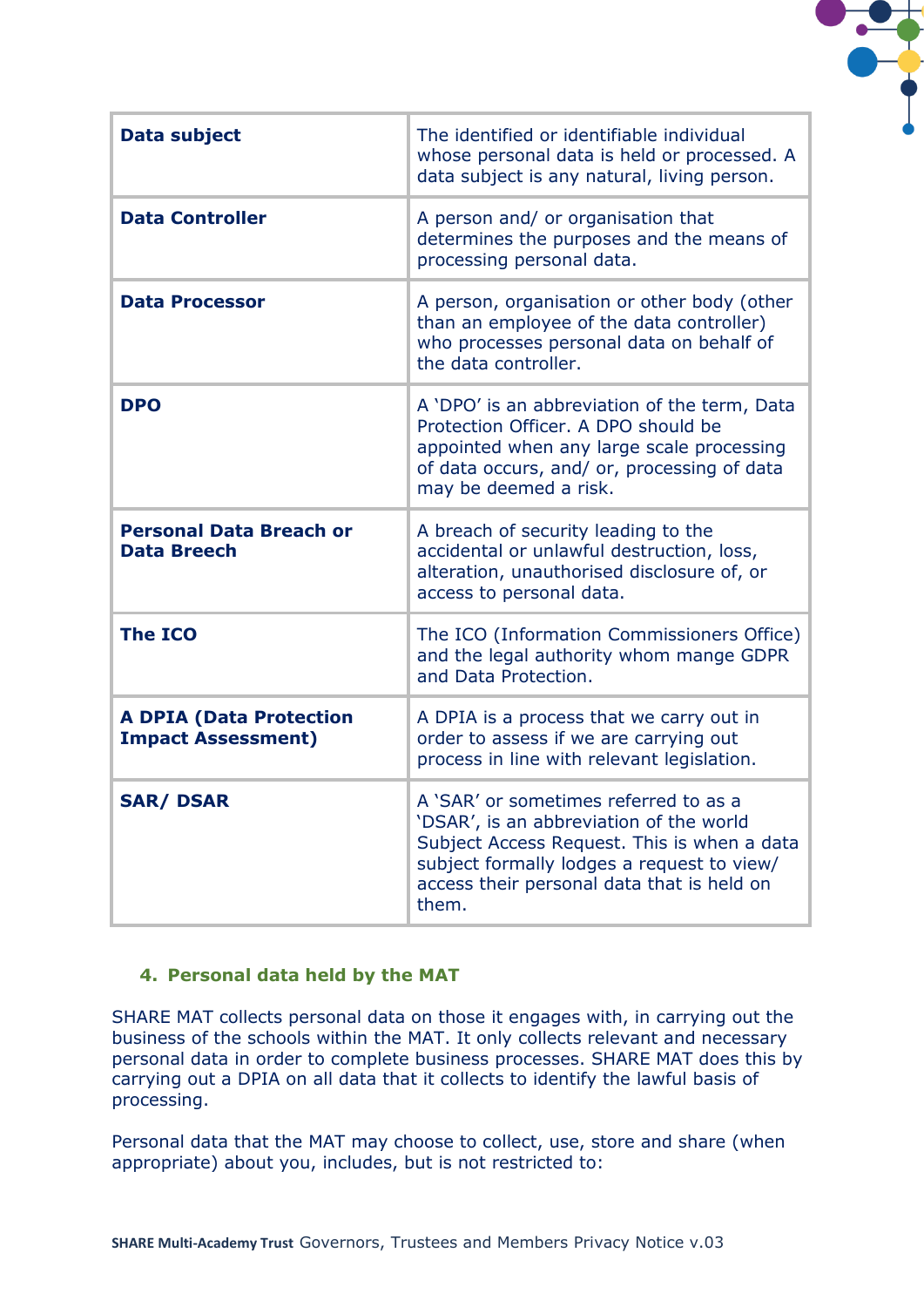

- Contact details
- References
- Evidence of qualifications
- Employment details
- Information about business and pecuniary interests
- CCTV footage (please read out 'CCTV Policy' for more information)

As well as the information listed above, it may also collect, store and use information about you that identifies as 'special categories' of data. This is highly sensitive data. This may include information about (where applicable):

- Race, ethnicity, religious beliefs, sexual orientation and political views
- Disability and access requirements

#### **5. Why this data is used**

SHARE MAT collects this data in order to perform key business processes throughout the Trust. It holds the necessary basis for collecting and processing this data, as outlined in Article 6 of the GDPR. The data that it collects enables it to:

- Establish and maintain an effective governance
- Meet statutory obligations for publishing and sharing trustee/ governors' details
- Facilitate safe recruitment, as part of its safeguarding obligations towards students
- Undertake equality monitoring
- Ensure that appropriate access arrangements can be provided for those who require them
- Ensure receipt of information from the school to facilitate the role of trustee/governor

Where you have given consent, the MAT may use your personal information for promoting events and communicating key information to you regarding the schools within the trust. You may at any given time choose to remove consent for it to do so.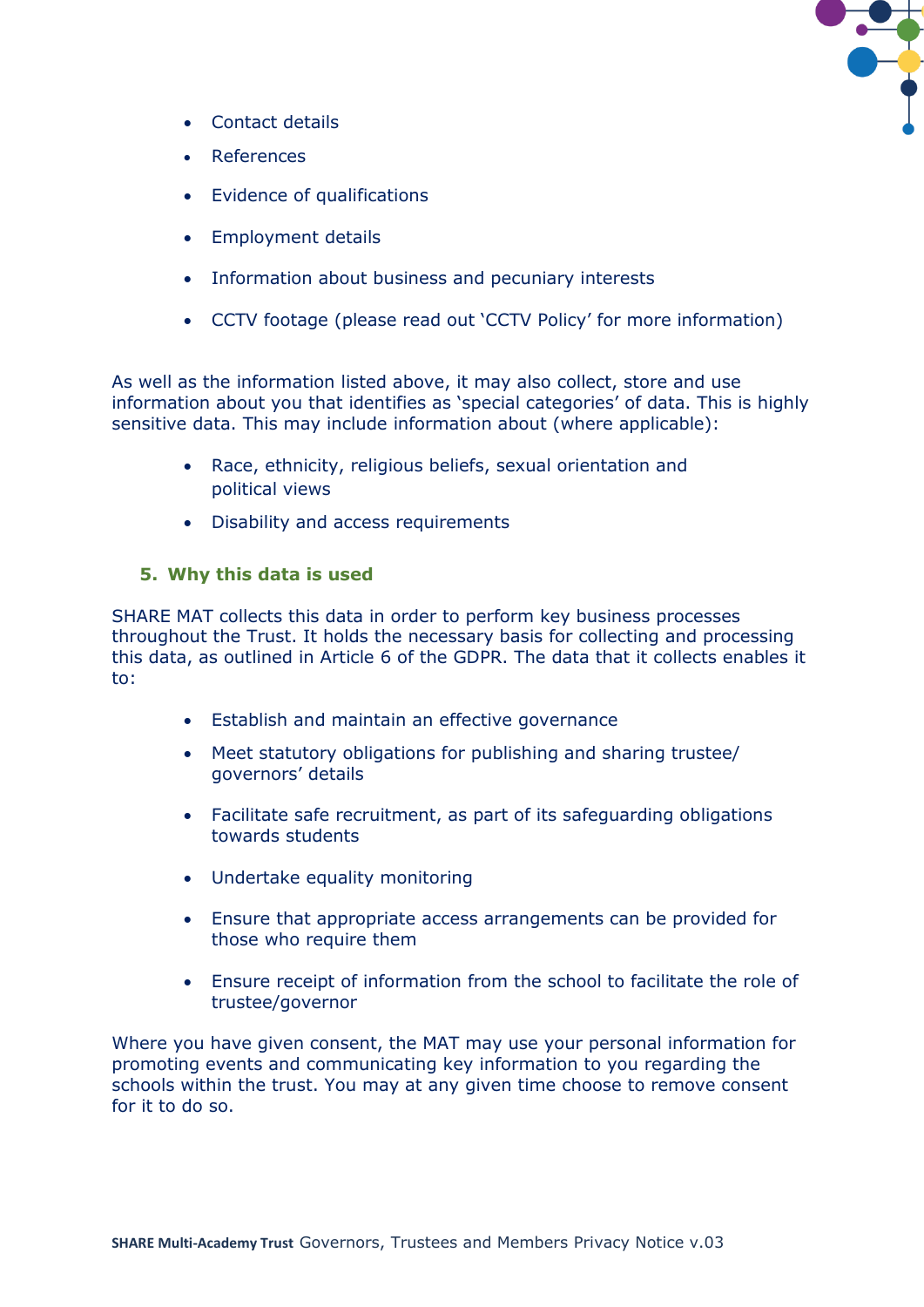

# **6. Lawful basis for using your data**

SHARE MAT follows the guidelines outlined within Article 6, The GDPR, Lawfulness of Processing, when assessing if it believes it has a lawful basis of processing your personal data. It ensures that it meets, at least one, of the minimum requirements outlined within Article 6. It only collects your personal data when it needs to:

- Comply with a legal obligation
- Carry out a task in the public interest

Less commonly, it may also use personal data regarding you when:

- You have given consent to use it in a certain way
- The MAT needs to protect yours or an individual's vital interests
- There is a legitimate interest to share your information (this will only be done with your consent)

Where the MAT relies on consent to process your personal data, you have the right to retract this consent at any given time. When it asks for your consent in order to process your personal data it will make this clear and concise from the offset, along with guidance on how to retract consent if you wish to do so.

SHARE MAT will only use your data within the guidelines that is has been collected for. If it requires to use your information for an additional/ further process, it will contact you to inform you of this.

# **7. Collecting your information**

SHARE MAT predominantly collects personal data from you as an essential requirement. There are occasions whereby collecting personal data is not mandatory, but that it feels it would beneficial to the Trust to do so.

In these circumstances it ensures that it has a legitimate interest when requesting this data, however, as a data subject, you have the ability to choose if you wish to provide this information.

SHARE MAT will ensure that it informs you on 'mandatory' and 'non mandatory' data collection, the consequences of not providing mandatory information and the choices you have as a data subject.

#### **8. How your data is stored**

SHARE MAT ensures that all data that it stores on you is secure, safe and in line with legislation.

All personal data that it collects on you, as a data subject, is stored in a specific file relating to governance. This information is restricted in use to ensure only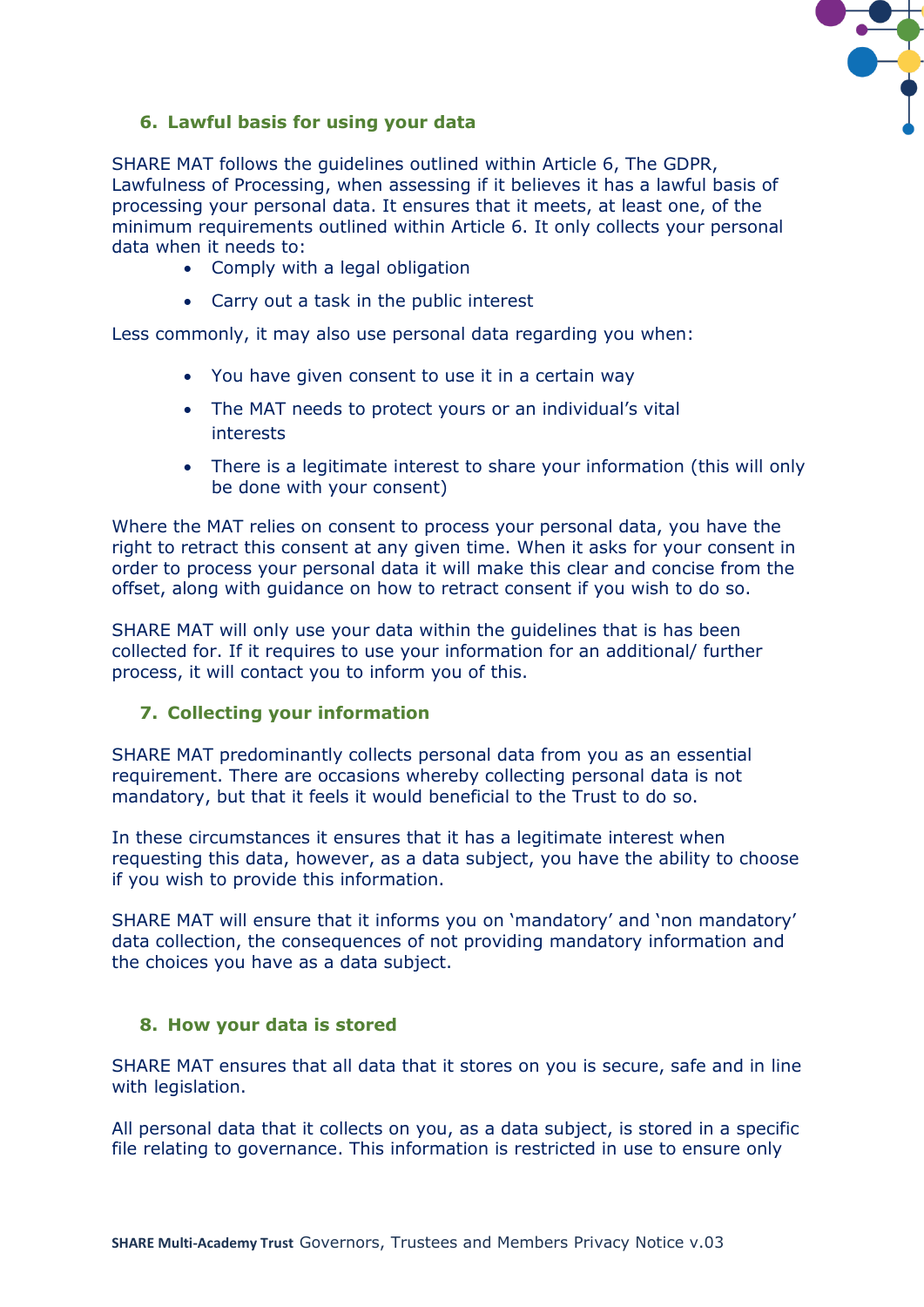

those who need it have access. The use of the information stored within this file is restricted to the purpose that it is collected for.

Once your relationship with SHARE MAT has ended, it will retain this file and delete the relevant information in accordance with the Retention Schedule (IRMS Records Management for School).

The following storage rules apply:

- Paper-based records and electronic devices (such as laptops and hard-drives) are kept locked and restricted when not in use
- Personal data is signed for, logged and managed when it is taken off site to ensure safe return or erasure
- The implementation of an enforced password protection policy whereby all passwords are random and non-traceable
- Encrypted software is used on all electronic tools
- Data Sharing Agreements are in place where data is required to be shared with a 3<sup>rd</sup> party, contractor or additional source

#### **9. How your data is shared**

SHARE MAT will not share your personal data with any 3<sup>rd</sup> parties unless it informs you or asks for your consent to do so. It may need to share data if required to do so by the law. For more information regarding situations whereby your data may be shared, please see the ICO's website.

Where it is legally required to share personal data, the MAT may share your data with (but not limited to):

- Government departments or agencies- to meet its legal requirements to share information about members/ trustees/governors
- The local authority- to meet any legal or statutory requirements
- Police and legal forces
- Suppliers and service providers- to enable them to provide support that it has contracted them for (such as governor/ trustee support)
- Employment and recruitment agencies- where contacts may require this information
- Professional advisers and consultants- to comply with entitlements and assist with any claims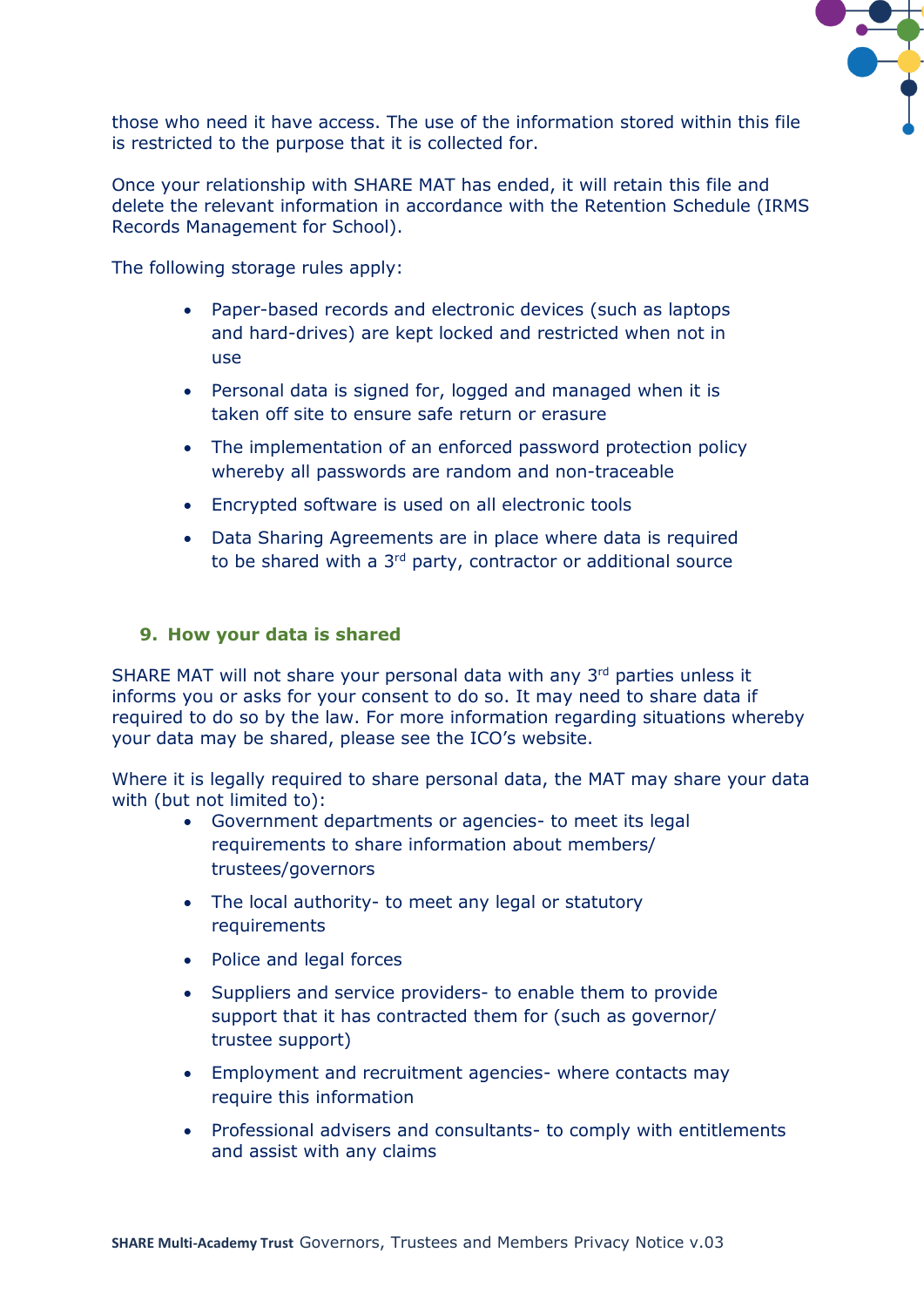

# **10. How long your data is retained**

SHARE MAT is required, by law, to retain some of your personal data after your relationship with the organisation ends. It may choose to keep your data for up to six years afterwards dependent on what data it holds and the reason for still storing or processing this data.

Any data that is no longer used, but is still retained, will be stored and archived up until the point where the MAT assesses its use and decides to safely erase it.

For more information on the retention guidelines, retention policy and how long the MAT may hold your personal information for by law please contact the DPO.

#### **11. How your data is erased**

SHARE MAT ensures that any data that is no longer of use, or deemed necessary for business processes will be correctly erased in line with data protection guidelines. Personal data will be disposed of securely, safely and effetely to give all data subjects peace of mind.

For example, the MAT will shred or incinerate any paper-based documents that it holds on you, either in-house or contracted by a pre-approved and safe supplier. It will overwrite, redact or erase any electronic files that it holds on you, either in-house or contracted by a pre-approved and safe supplier.

# **12. Your rights as a data subject**

As part of all data protection legislation data subjects are entitled to request any personal information that is held on them by an organisation. If you wish to find out what information SHARE MAT holds on you, please complete a Subject Access Request.

If you wish to submit a Subject Access Request, please download one of the templates from either the SHARE MAT website, or from the website of the school that you are associated with. If you are having trouble accessing the template, please contact our DPO.

Once you have submitted a SAR the MAT will:

- Give you a description of the data that it holds (where applicable)
- Explain where it received the information from (where applicable)
- Inform you who has had access to it and if it will be shared further
- Inform you if any automated decision-making has been applied, or will be applied, to this data, and inform you of the consequences of this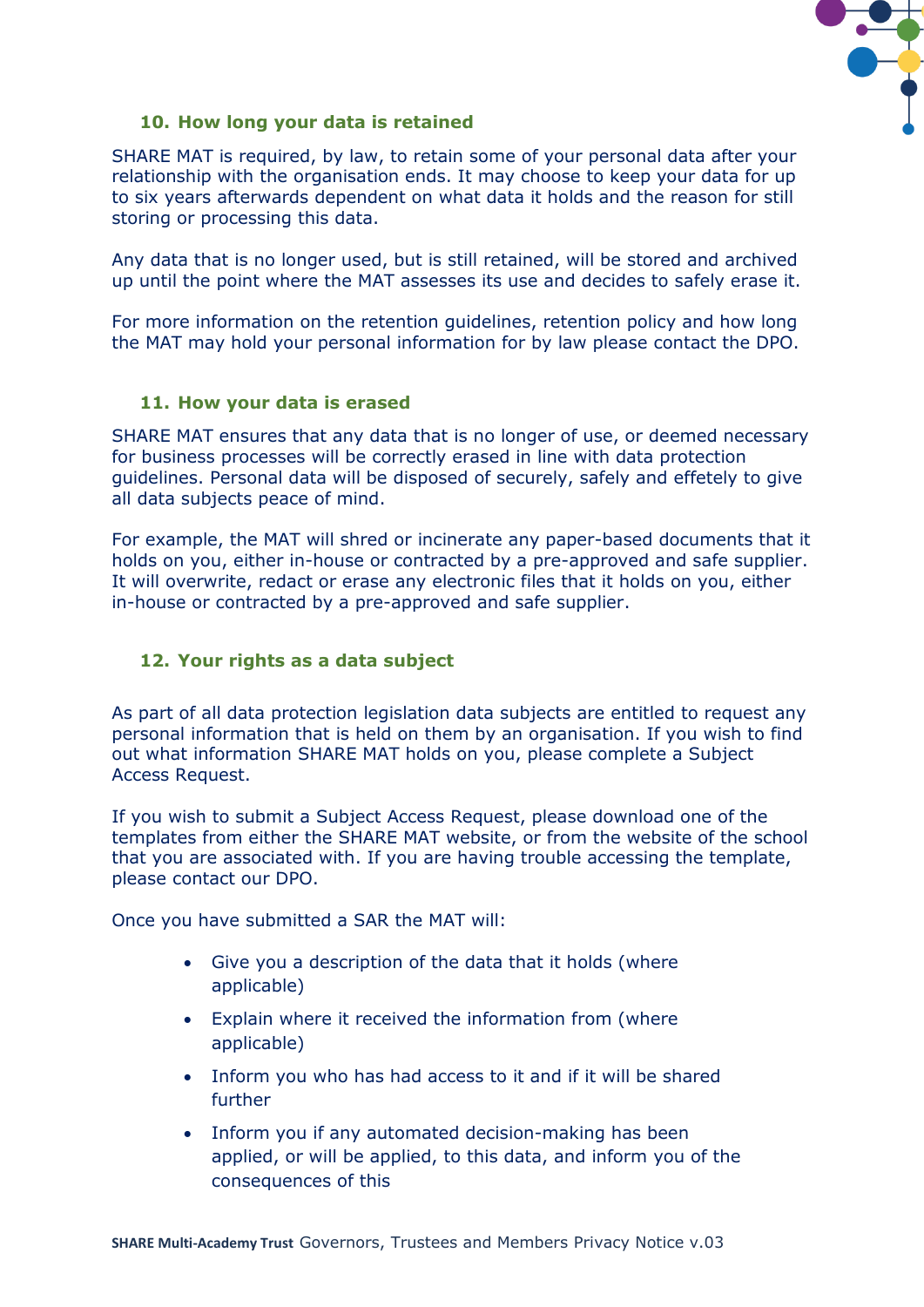

• Give you an accessible copy of this data (where appropriate)

Subject Access Requests may be subject to an administrative charge dependent on the level of time require to prepare the response. You will be informed if your SAR is subject to a charge.

On occasion, the MAT may not be able to provide a hard-copy of your data. It will give you the opportunity to view, in person, the data that it holds on you at a time that suits you.

Under data protection laws data subjects have certain rights regarding how their personal data is used, stored, managed and erased. You have the right to:

- Object to the use of your personal data if it is causing, or has cause, damage or distress
- Prevent your data being used for the purpose of direct marketing
- Object to the use of your personal data for decisions being made by automated means (by a computer or machine, instead of by a person)
- Your data records being up-to-date, accurate and relevant. If you believe they are not, please let us know
- Claim compensation for any damages caused by a breach of your rights under the data protection regulations

If you would like any more information on Subject Access Requests, please contact the Data Protection Officer.

# **13. How to contact us**

SHARE MAT has a designated Data Protection Officer to handle any issues or concerns that you may have regarding your data.

If you have any questions or concerns, or would like any advice regarding your data, please contact the Data Protection Officer.

**Holly Senior**- Premises, Compliance and Data Protection Officer

Email- [holly.senior@sharemat.co.uk](mailto:holly.senior@sharemat.co.uk)

Telephone- 01484 868777

Address- Shelley College, Huddersfield Road, Shelley, HD8 8NL

#### **14. Complaints, issues and escalation**

SHARE MAT takes any complaints about collection, management and use of personal data very seriously.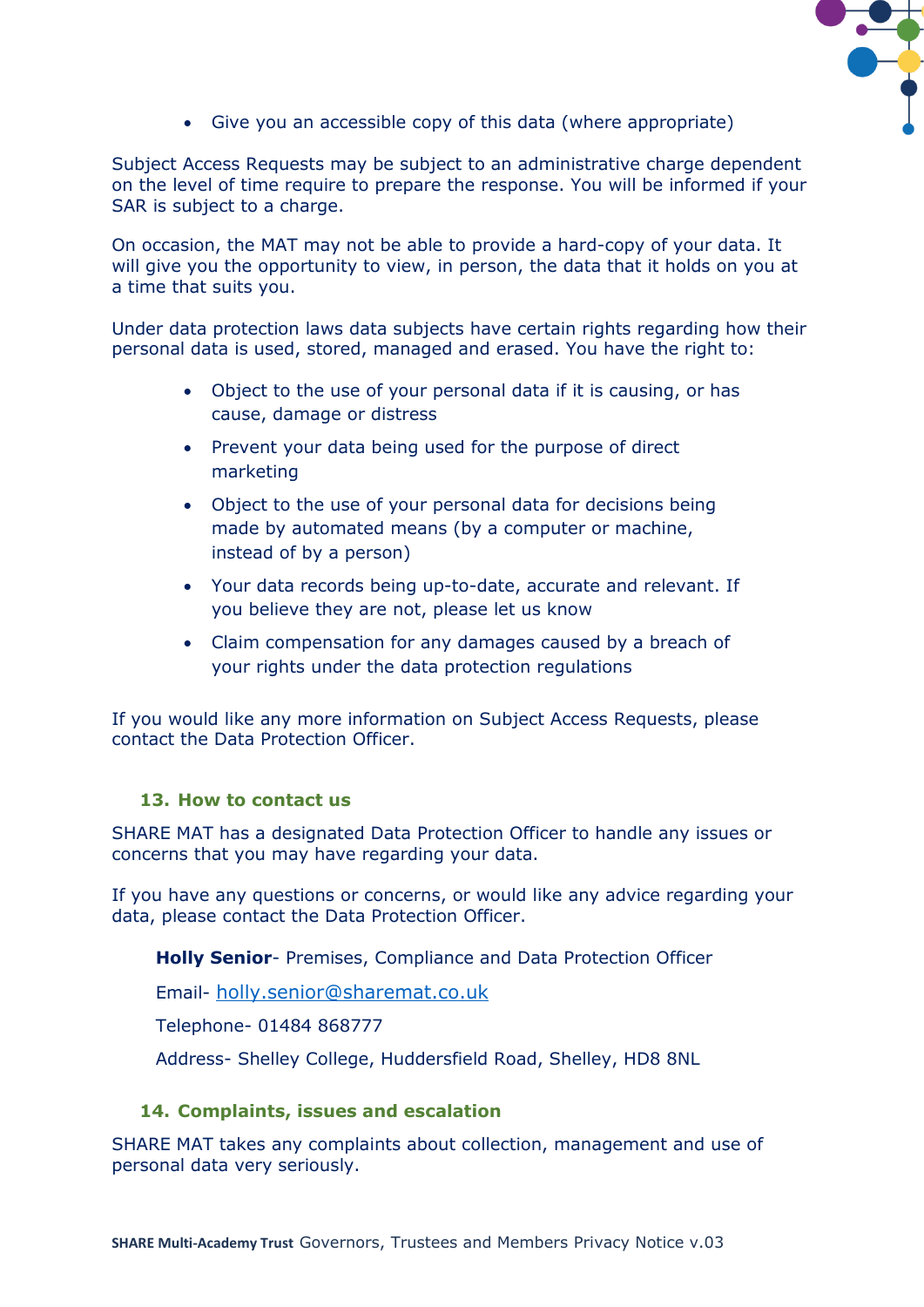

If you believe that the way the MAT is processing your personal data is unfair, misleading or inappropriate, or if you have any other concerns regarding your personal data please contact the Data Protection Officer immediately.

If you believe that your complaint is not being handled effectively or you would like external advice, please contact the Information Commissioners Office:

- Report a concern online at <https://ico.org.uk/concerns/>
- Call 0303 123 1113
- Or write to: Information Commissioners Office, Wycliffe House, Water Lane, Wilmslow, Cheshire, SK9 5AF

# **15. Confirmation check**

SHARE MAT would like to record that all Members, Trustees and Governors have read and agreed to the terms of our Internal Privacy Notice. Please sign and date the bottom of this document once you have read it in full.

If you have any issues or concerns, please contact the Data Protection Officer.

I am happy with the information provided by SHARE MAT regarding how my data is used within the organisation.

**Name:**

**Date:**

**Signature:**

*This policy has been written using guidance and advice from the Department of Education for the school's workforce, the ICO's guidance and support for data protection regulation. SHARE MAT has amended the information to reflect the way it uses personal data throughout the trust.* 

# **Appendix A- Coronavirus (COVID-19) Additional data shared**

During the Coronavirus pandemic, SHARE MAT is required to fully cooperate with external organisations in order to communicate correct and accurate data relating to positive Coronavirus cases.

SHARE MAT's obligation is outlined within the Department for Education's 'Guidance for Full Opening: Schools' document issued in September.

[https://www.gov.uk/government/publications/actions-for-schools-during-the](https://www.gov.uk/government/publications/actions-for-schools-during-the-coronavirus-outbreak/guidance-for-full-opening-schools)[coronavirus-outbreak/guidance-for-full-opening-schools](https://www.gov.uk/government/publications/actions-for-schools-during-the-coronavirus-outbreak/guidance-for-full-opening-schools)

# **'Test and Trace'**

**SHARE Multi-Academy Trust** Governors, Trustees and Members Privacy Notice v.03